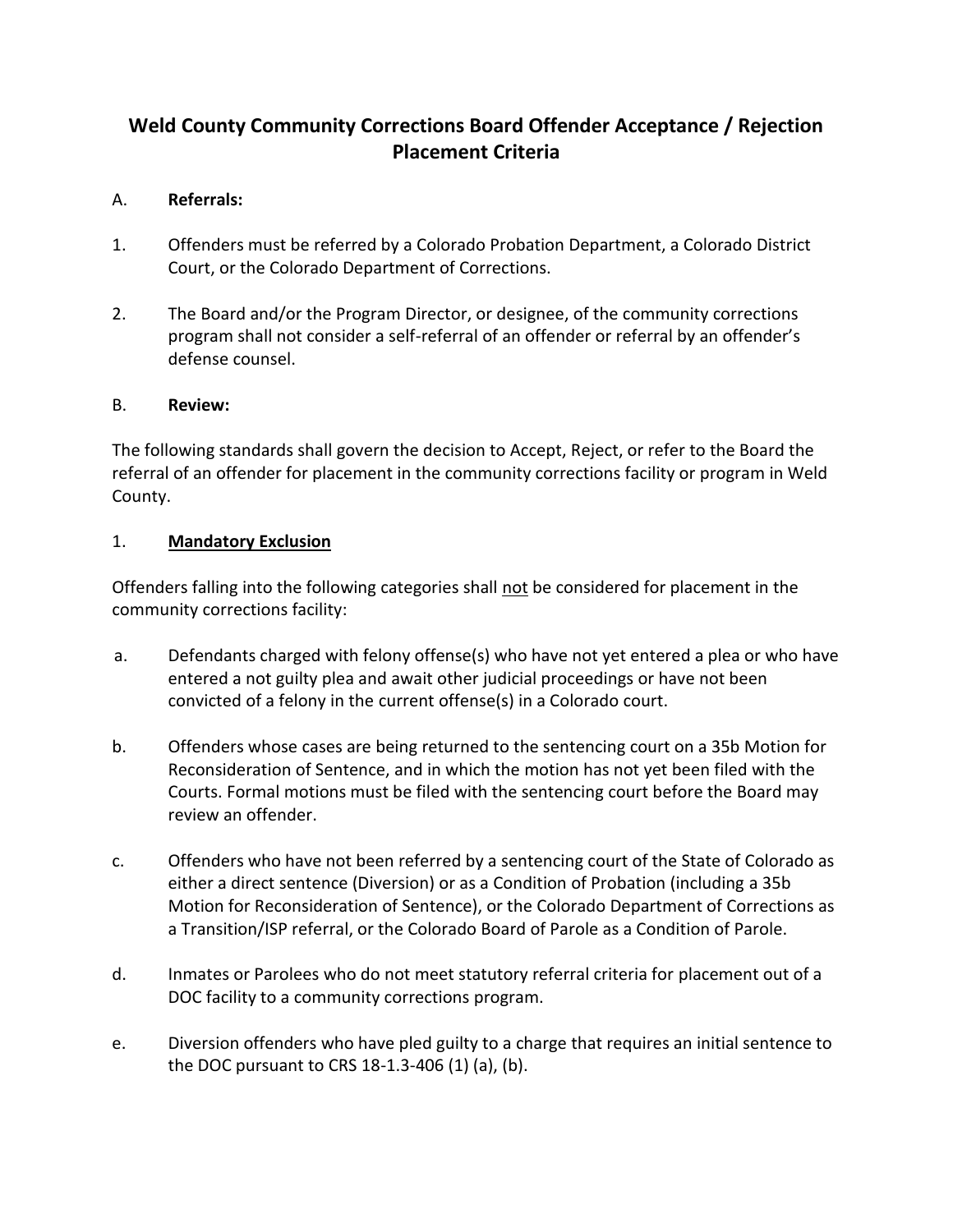- f. Offenders who have an active parole hold.
- g. Offenders convicted of two (2) or more separately brought and tried crimes prior to the referral crime for any of the Discretionary Exclusion crimes listed below within the past five (5) years from the time of the current referral, OR three (3) or more listed convictions, separately brought and tried crimes for any of the Discretionary Exclusion crimes listed below, at any time prior to the referral crime.

## 2. **Discretionary Exclusion**

Upon indication that the community corrections program will accept the offender, offenders who meet the following shall be referred to the Board's Review Committee for further placement approval into the facility:

- a. Offenders who have been convicted of a crime when any of the original charges alleged:
- 1) Murder, Manslaughter, Criminally Negligent Homicide, Vehicular Homicide or Child Abuse Resulting in Death;
- 2) Use or Possession and threatened use of a Deadly Weapon, whether real or simulated;
- 3) Any offense against an at risk adult or juvenile;
- 4) Serious Bodily Injury;
- 5) First or Second Degree Assault;
- 6) First or Second Degree Kidnapping, or Felony False Imprisonment;
- 7) Any Sexual Offense;
- 8) Human Trafficking or Stalking;
- 9) Aggravated Robbery;
- 10) First Degree Arson;
- 11) First Degree Burglary or Second-Degree Burglary of a Dwelling;
- 12) Selling of Drugs to persons under age 18;
- 13) Any Felony Escape;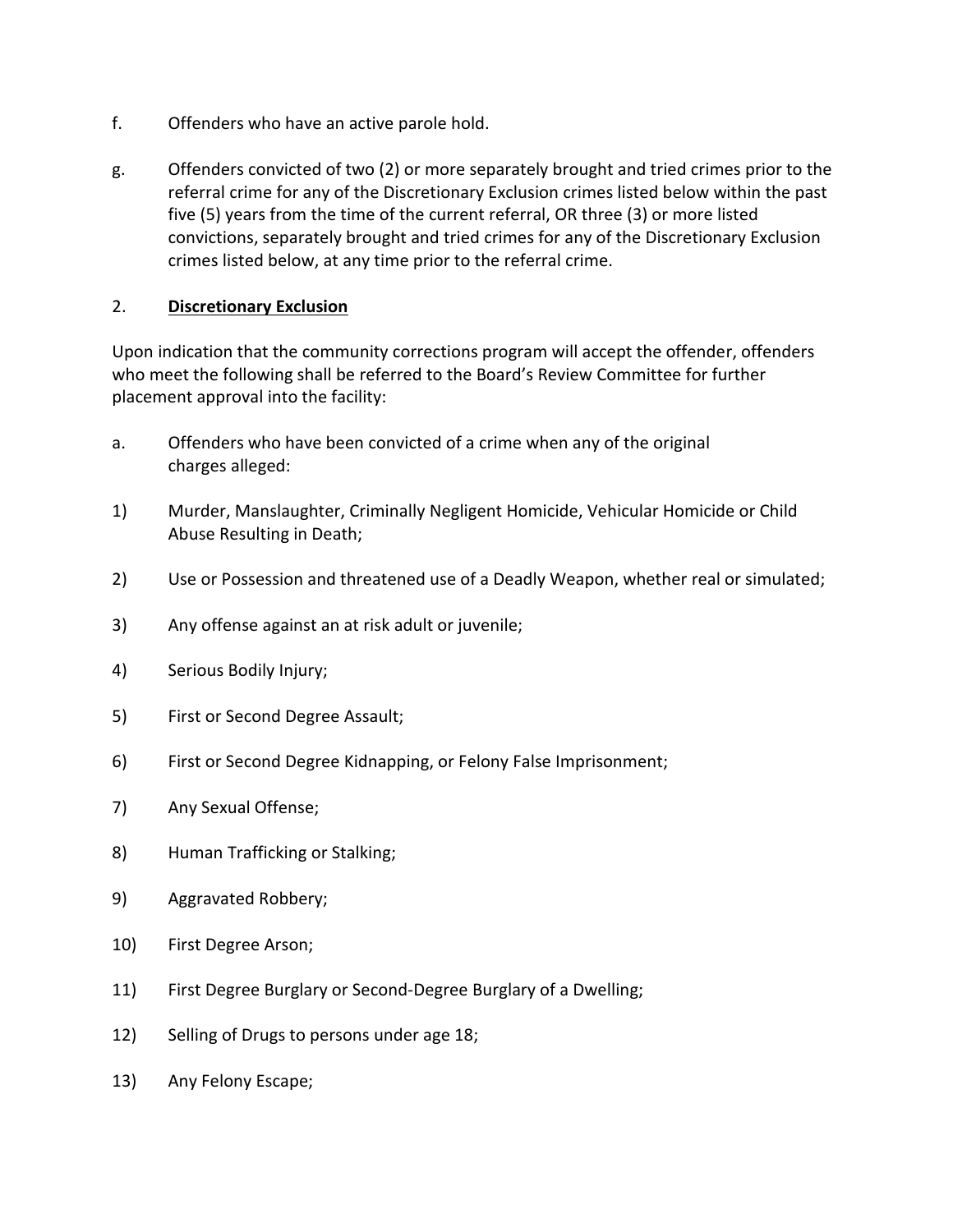- 14) Federal or out of state referrals;
- 15) DUI 4<sup>th</sup> or subsequent offense ("Felony DUI")
- 16) Special notoriety or community resistance;
- 17) Retaliation, Intimidation or Tampering with a Victim, Witness, Judge, Prosecutor and/or Juror of a case;
- 18) Any attempt, solicitation or conspiracy to commit any of the above-listed crimes;
- 19) Offenders adjudicated of two (2) or more separately brought and tried crimes prior to the referral crime for any of the above Discretionary Exclusion crimes listed within the past five (5) years from the time of the current referral, OR three (3) or more listed adjudications, separately brought and tried crimes for any of the Discretionary Exclusion crimes listed above, at any time prior to the referral crime.
- b. Any offender previously rejected by the Board or any offender Rejected After Acceptance by either the Board or the facility within the past three (3) years from the time of the current referral;
- c. Offenders deemed unemployable;
- d. Offenders who commit a new criminal offense during the disposition and/or process of a Direct Sentence (Diversion), Transition, ISP, Condition of Parole case referral and in which the new charge(s) have not been resolved by a plea;
- e. Offenders who do not originate from and/or are releasing to Weld County; or
- f. Offenders with active felony warrants outside of the territorial boundaries of Colorado or any U.S. Immigration and Custom Enforcement detainers.

#### **3. Inclusions**

All other offenders shall be considered for placement and may be accepted by the Program Director or designee of the community corrections facility/program without further Board review or approval. The Program Director, at his/her discretion, may refer to the Board any offender/case involving special or unusual circumstances. Examples of special circumstances may include but are not limited to an offender's physical, mental and family circumstances; outstanding achievements; or mitigating circumstances of the offense.

#### **C. Facility Placement**

Diversion, Transition or Condition of Parole Offenders accepted for placement and ordered by